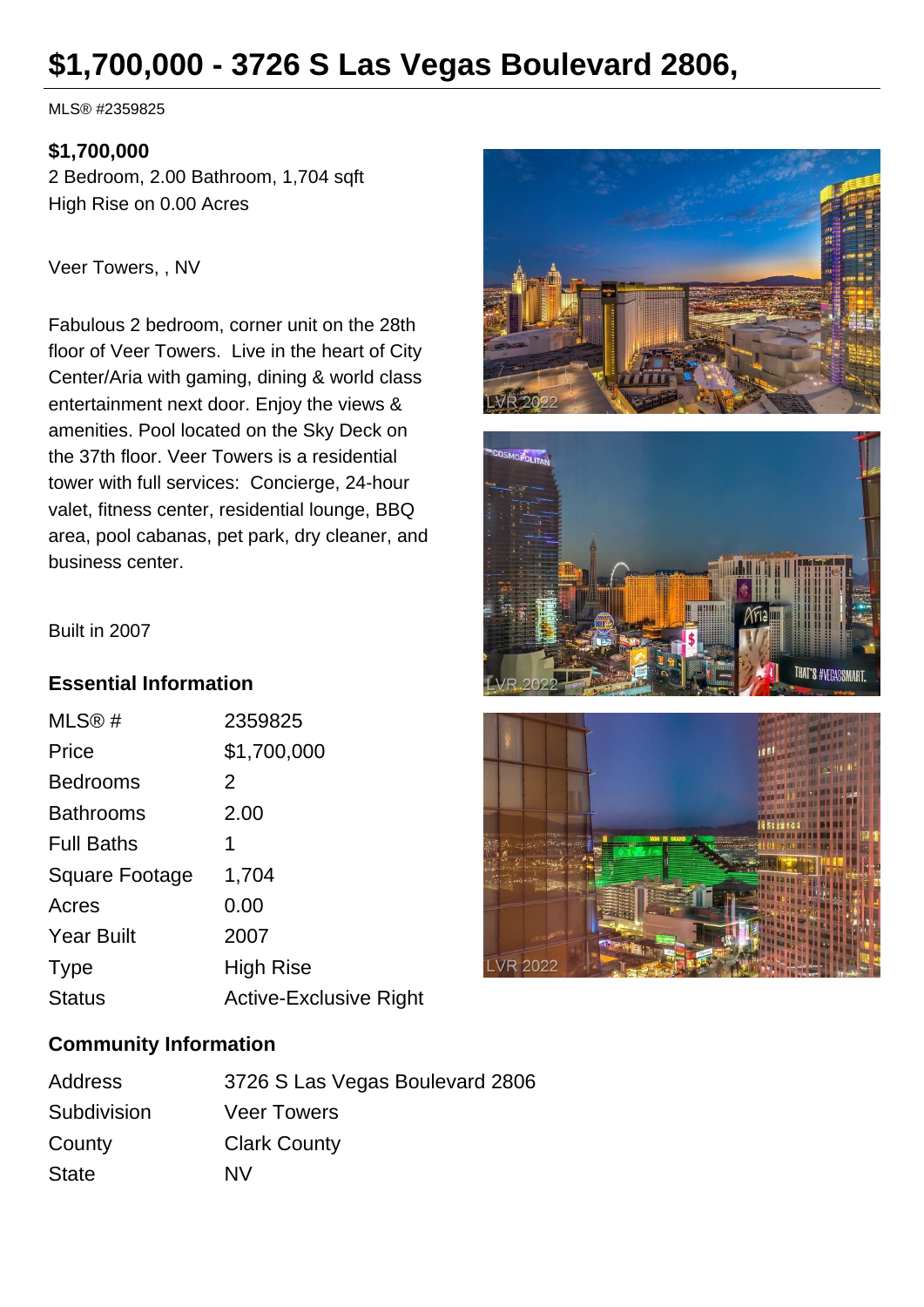| Zip Code                 | 89158                                                                                                                                                                                                               |
|--------------------------|---------------------------------------------------------------------------------------------------------------------------------------------------------------------------------------------------------------------|
| <b>Amenities</b>         |                                                                                                                                                                                                                     |
| <b>Utilities</b>         | All Electric, Cable TV Wired, Cat 5 Wired                                                                                                                                                                           |
| <b>Features</b>          | BBQ Area, Business Center, CC&RS, COMMUNITY Facilities,<br>COMMUNITY Pool, COMMUNITY Spa, Concierge, Fitness Center,<br>Guest Parking, Pet Park, Pool Cabanas, Security, Social Calendar,<br>Theatre Room, Roof Spa |
| Parking                  | <b>Guest Parking, Valet Parking</b>                                                                                                                                                                                 |
| View                     | City View, Mountain View, Strip View, South                                                                                                                                                                         |
| <b>Interior</b>          |                                                                                                                                                                                                                     |
| <b>Interior Features</b> | Blinds, Fire Sprinklers, Windows Coverings Throughout                                                                                                                                                               |
| Appliances               | Microwave                                                                                                                                                                                                           |
| Heating                  | Central, High Efficiency HVAC, Programmable Thermostat                                                                                                                                                              |
| Cooling                  | Energy Star Rated, High Efficiency HVAC, Programmable Thermostat                                                                                                                                                    |
| # of Stories             | 37                                                                                                                                                                                                                  |
| <b>Stories</b>           | High-Rise                                                                                                                                                                                                           |

# **Exterior**

Exterior Features None

# **School Information**

| Elementary | Paradise*      |
|------------|----------------|
| Middle     | Orr William E. |
| High       | Clark Ed. W.   |

# **Additional Information**

| Date Listed    | January 7th, 2022 |
|----------------|-------------------|
| Days on Market | 179               |

# **Listing Details**

| <b>Listing Agent</b>  | James P Navarro |
|-----------------------|-----------------|
| <b>Listing Office</b> | Simply Vegas    |



 The data relating to real estate for sale on this web site comes in part from the INTERNET DATA EXCHANGE Program of the Greater Las Vegas Association of REALTORS® MLS. Real estate listings held by brokerage firms other than this site owner are marked with the IDX logo.

The information being provided is for the consumers' personal, non-commercial use and may not be used for any purpose other than to identify prospective properties consumers may be interested in purchasing.

Copyright 2022 of the Greater Las Vegas Association of REALTORS® MLS. All rights reserved.